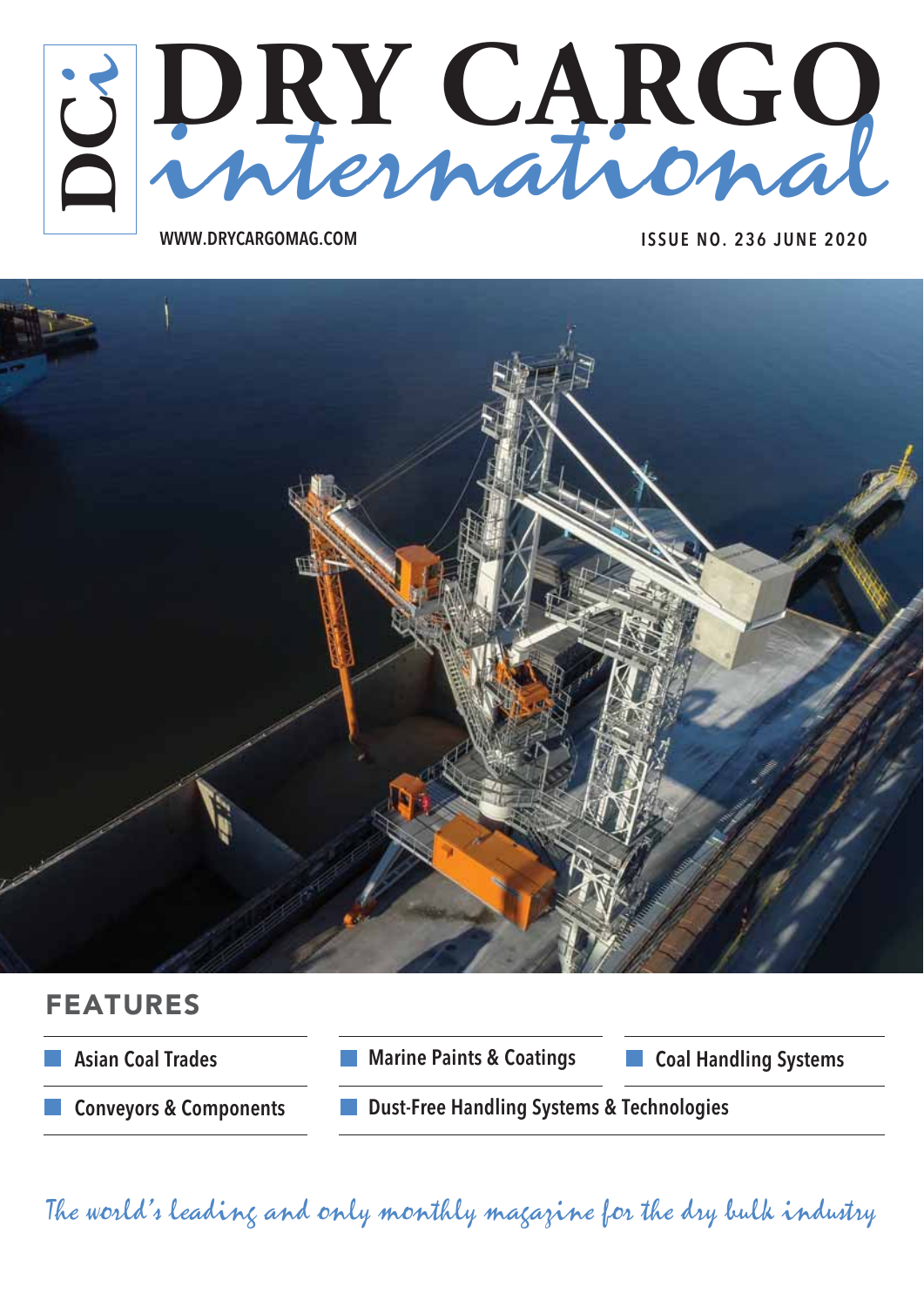# Barely scratching the surface on **Marine Paints & Coatings**

**Jay Venter**

### **Ecospeed stays intact for 20 years with underwater maintenance**

Every hull coating fouls and, as a result, cleaning is an unavoidable reality for shipowners. For most coatings, this is a problem because they cannot be cleaned without damaging them, often very severely.

*Fouling on Ecospeed can be removed fast and easy.*

Fouling on Ecospeed can be removed

Ecospeed from Subsea Industries, however, was designed to be maintained regularly while keeping the coating intact for 20 years or longer.

The best and most viable approach is to clean the ship 100% and to do so regularly and always before sailing if the ship has been stationary and has fouled for a long period.

Ship hulls must be protected with a system that lends itself to fast, effective underwater cleaning without risk of damage to the coating and without posing any kind of hazard to the environment. Ecospeed is this system.

#### **FAST AND EFFICIENT FOULING CONTROL**

Underwater cleaning improves the hull surface.

With repeated underwater hull cleaning Ecospeed's surface further improves. This procedure is made easy by

the coating's technical properties. Cleaning can be carried out whenever needed, at any point in its lifespan, without causing damage.

#### **LONG LAY-UP PERIODS HAVE NO EFFECT**

Ecospeed is suited for ships which have a stationary period. An impermeable and impenetrable barrier is created during application. This gives the coating excellent and durable anti-corrosive properties. It also protects the underwater hull against mechanical damage. No rust or damage to the steel will be present on the underwater hull of the vessel after cleaning and this despite the aggressive nature of certain types of fouling. The hard fouling is unable to penetrate or damage the coating.

#### **TOXIC FREE**

Independent tests have been carried out to authenticate Ecospeed's non-toxicity. This research proved that the coating is 100% non-toxic. There is no negative effect on the water quality or the marine environment at any point of its application or use.

#### **THE DEFINITE BIOFOULING SOLUTION**

The underwater cleaning of Ecospeed prevents the spread of biofouling entirely. The cleaning interval is optimized to minimize fouling. Regular cleaning prevents macrofouling from building up. At the same time it presents an opportunity to inspect so-called niche areas. Most of the fouling organisms will be destroyed during cleaning. When only microfouling or locally acquired macrofouling is cleaned off the hull and niche areas, the risk of translocation of NIS via hull fouling is minimal.

#### **UNDERWATER CLEANING ALLOWED**

The results of above-mentioned tests were sent to port authorities and environmental agencies worldwide. As a result, several major ports have overturned the existing general ban on underwater hull cleaning. They specifically made an exception for vessels coated with Ecospeed.

#### **SPECIALLY DESIGNED EQUIPMENT**

Underwater maintenance of Ecospeed is carried out with specially designed

DC<sub>i</sub>

**UNE 2020**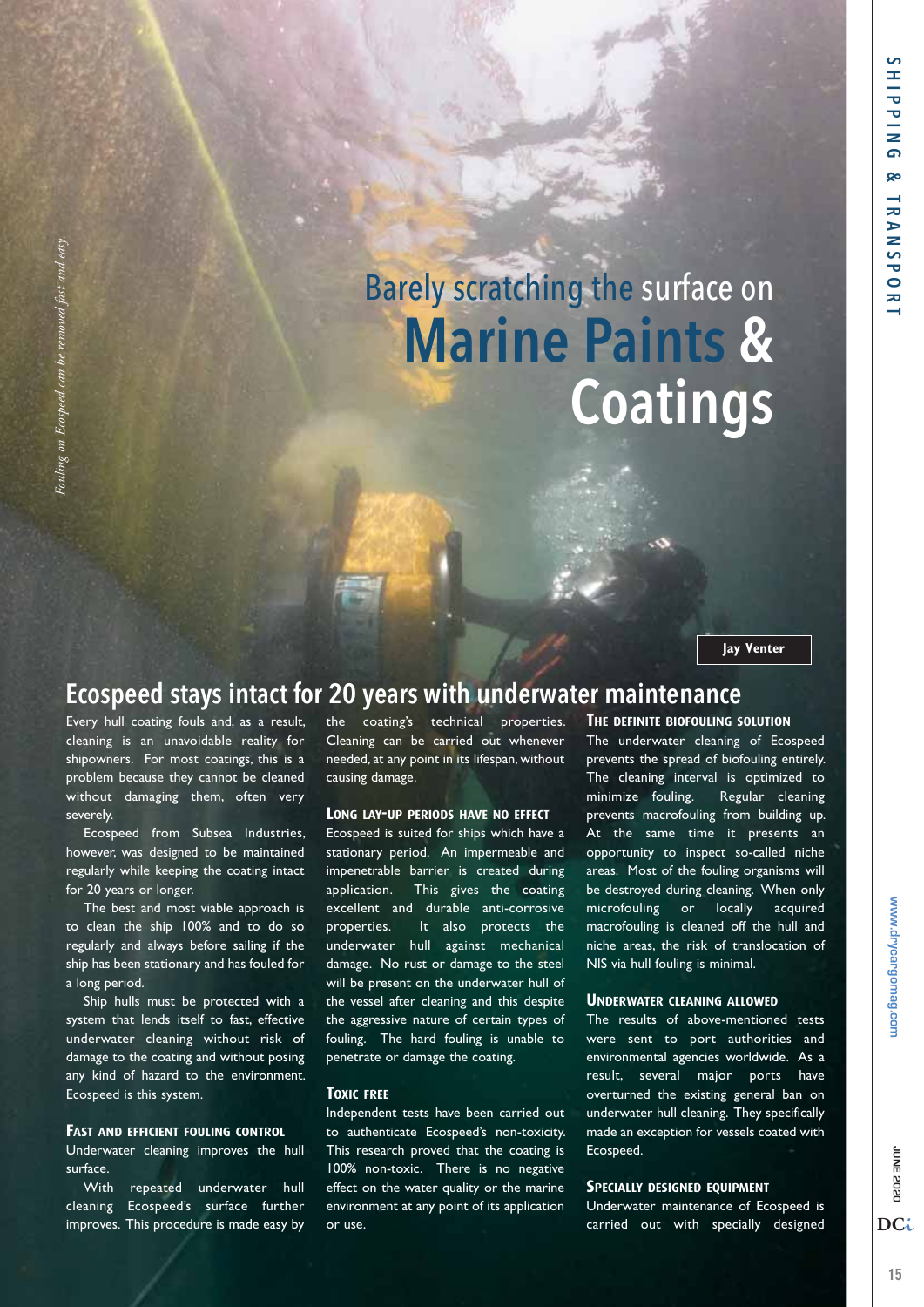

underwater hull cleaning systems. These tools remove all fouling and at the same time optimize the smoothness of the paint surface. A complete line of equipment was designed in-house. They allow divers to clean the flat areas as well as the harder to reach parts of the hull without damaging the coating.

#### **FEWER AND SHORTER DRYDOCKINGS**

There has been a trend of extending the maximum drydock interval if a stringent set of rules is followed. One of the requirements is the execution of a very strict underwater maintenance plan. The

biggest barriers are dealing with biofouling and maintaining hull coating integrity. Ecospeed allows ship owners/operators to overcome both these barriers. Subsea Industries' coating can easily last for ten or twelve years without any need for drydocking.

#### **SUMMARY**

Ecospeed can be cleaned underwater without risk of chemical pollution to the environment or of damage to the coating. Ecospeed's surface will improve in smoothness with each cleaning. Underwater maintenance prevents the

spread of biofouling. For these reasons several economically important ports have already overturned the existing general ban on underwater hull cleaning of Ecospeed.

The coating's qualities make it ideally suited for a very strict preventative underwater maintenance plan. This is part of the requirements to extend a vessel's drydock interval.

Underwater maintenance of Ecospeed is carried out with in-house designed underwater hull cleaning systems. These allow the cleaning of the hull without damaging the coating.

# **The benefits of a fast and easy Ecospeed application**

Subsea Industries coating systems offer many benefits to shipowners, ship managers and operators. This article takes a look at how applying Ecospeed (or any other Subsea Industries coating) to a vessel can save much worry, time and hassle for superintendents and shipyards during drydockings, as well as save expenses for the owner.

Like all Subsea Industries products, Ecospeed is an extremely hard coating system with optimized hydrodynamics that can easily be maintained in service. This has a huge potential for reducing total cost of ownership of the vessel. When ships come out of the water after lengthy periods, there is no delamination of the coating from the hull, there are no paint blisters that would be indicative of anti-corrosive failure and the overall hull is still smooth. There are also the environmentally friendly

aspects of the product. Studies done in the Netherlands and Canada have determined that in-water cleaning of Ecospeed produces no materials that are toxic to the marine environment.

#### **HIGH QUALITY APPLICATION: THE SECRET OF LONG-TERM DURABILITY**

The effect of the degradation of a regular paint system and the build-up of paint layers on the fuel efficiency of the ship is largely underestimated. There are very substantial benefits in stripping away all the old paint; immediate fuel savings of up to 20–30% are very realistic numbers.

When Ecospeed is applied this build-up of paint layers is ended forever. Once the hull coating has been applied you will never have to reblast again throughout the entire service life of the ship.

Surface preparation is the foundation of

a coating system. As soon as you start tampering with the quality of the surface preparation, you will tamper with the total quality and as a consequence service life of the coating. For this reason at least one Ecospeed coating inspector is present and available for the painters on every job. This is to check the conditions during the application process, but also to work together with them to help ensure a very easy and smooth application. Because the inspectors are closely involved with the application, they know exactly what has happened during the coating process. This allows them to approve the ten-year warranty that comes with an Ecospeed application.

Subsea Industries works with their own team of highly certified and qualified coating inspectors. These inspectors have been working with the company for many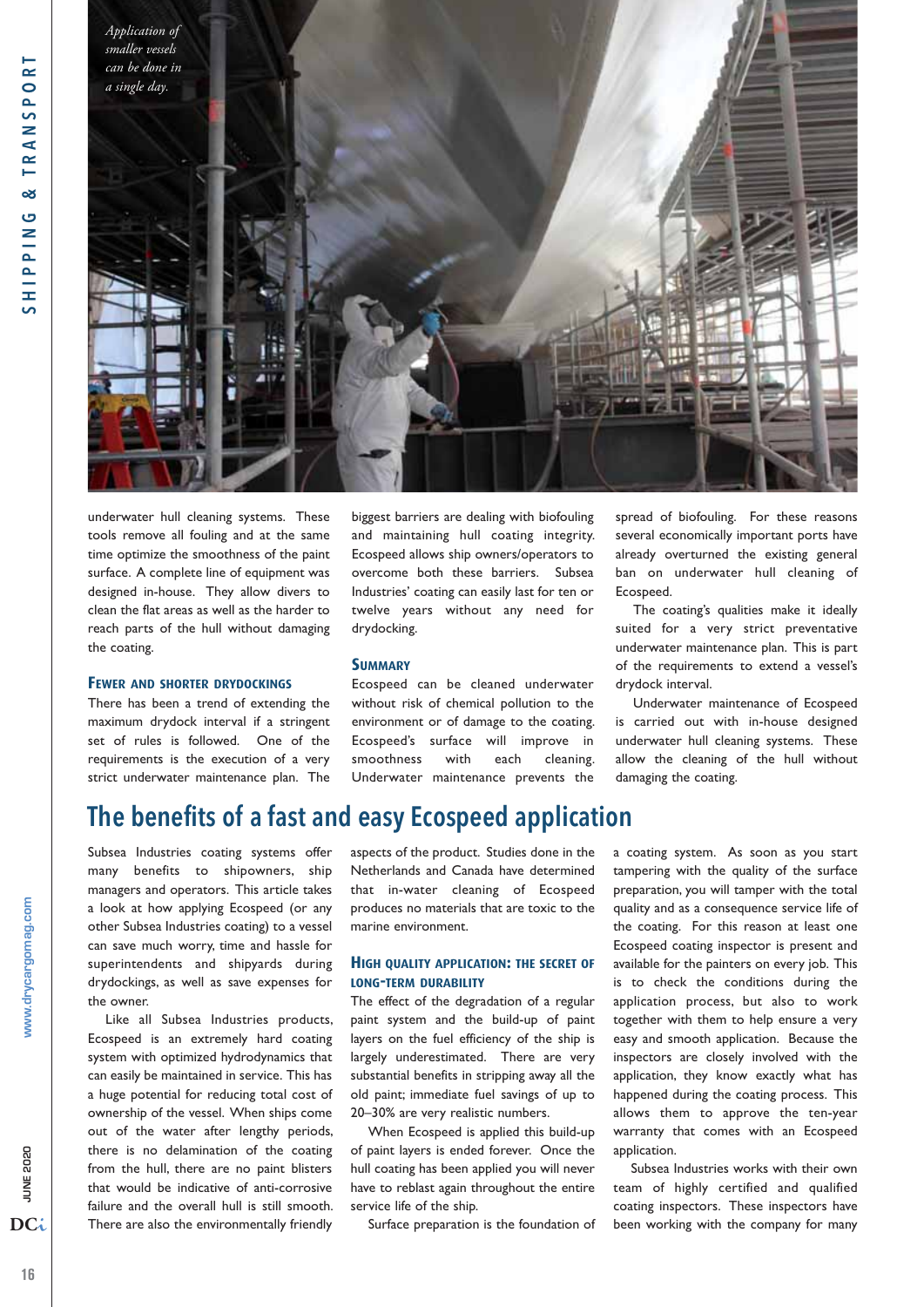

years. They are not only familiar with all Subsea Industries coating systems, but with a wide variety of other coatings. They are very important in the cooperation with the shipyard and they make sure that the product is applied according to the required standards. This guarantees that the results will be there for the shipowner for the next ten years and beyond.

#### **FLEXIBLE AND EASY TO LEARN APPLICATION PROCESS**

The high standards that are demanded for an Ecospeed application do not mean that learning to work with the coating is a difficult process or that the application itself is hard to schedule or carry out.

Applying Ecospeed is quite straightforward and in general it paints like any other paint. When the specifications are followed the application goes very smoothly.

The Ecospeed coating also offers a tremendous flexibility to the shipyard. The minimum overcoating time for all our coating systems is three hours. This means that for smaller surfaces such as rudders, nozzles or bow thrusters, the two coats can often be applied in one single day.

During drydockings there is a lot more going on than just the hull coating, which can easily interfere with the planning of your project. Because Ecospeed has quick and flexible overcoating times, application can be scheduled around other work taking place. This results in minimal interference with other activities.

Ecospeed only requires two layers of 500μm each. This is a major advantage compared with other hull coatings. classic antifouling coating systems can easily have five or more coating layers that need to be applied and some of the newer silicone based hull coatings also consist of four to five layers of coating. Compared to this a two coat application is quicker, cheaper and more flexible.

The coating schedule can be adapted to that of the yard and it does not have to be the other way around. A traditional paint application schedule is defined by surface preparation and by the weather conditions, which are difficult to predict. The application of Ecospeed is easier to adapt to the application windows that become available. You can apply the coating quite rapidly on a prepared surface and the possible overcoat time ranges from three hours to very extended periods of time. Depending on whatever suits the owner's or the shipyard's schedule the second coat can be applied within a couple of hours or after a few weeks or even months.

#### **HASSLE-FREE PLANNING OF DRYDOCKINGS**

The durability of Ecospeed makes the planning of future drydockings far easier for the shipowner and the shipyard. Shipowners will not have to do any repainting beyond minor touch-ups. These can easily be done during a short drydock visit, which is in contrast to the full renewal of paint layers that is needed with other

paint systems.

The amount of time many ships spend in drydock is directly related to (re)painting the underwater hull. When this can be taken out of the equation for the choice of location and season for drydocking, then the story becomes a lot easier for superintendents, for the shipyards, for everybody involved.

#### **THE WASHABLE COATING**

The standard procedure for shipyards when a ship enters drydock is general cleaning of the ship hull to clear away any fouling and residues, especially salt residues that may adhere to the coating system. With Ecospeed the coating is always in a brand new, excellent condition after the high pressure washing. The surface texture is very smooth. It reveals without exception that Ecospeed does not need any additional paint layers.

There is also a very big difference between washing Ecospeed and other paints. With Ecospeed none of the paint material is lost. Only the fouling is removed. The coating stays on the ship instead of dispersing in the water and contaminating the shipyard and the surrounding waters.



**UNE 2020** 

DC<sub>i</sub>